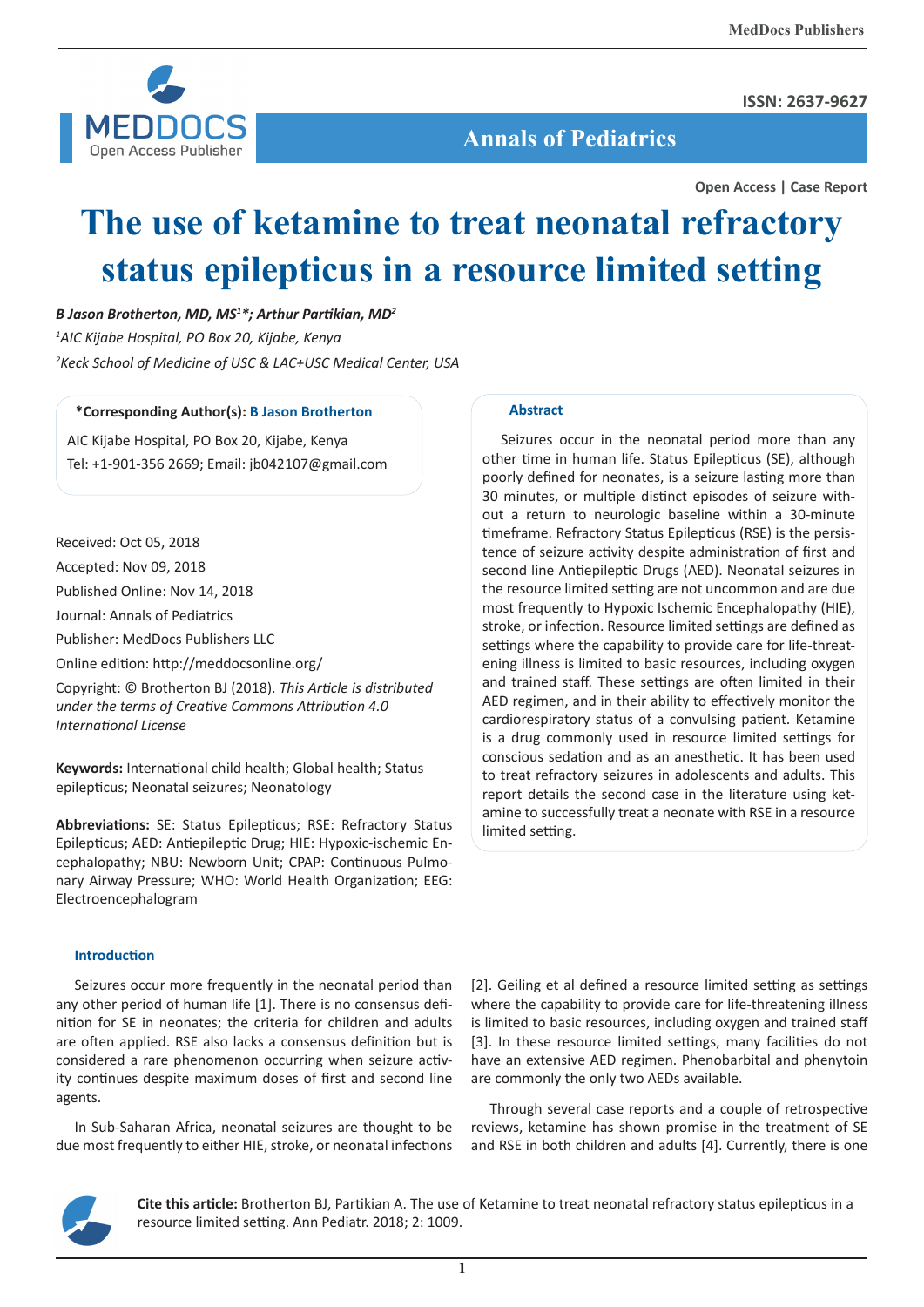case report in the literature detailing the use of ketamine to treat RSE in a neonate [5]. This is the second case report detailing the use of intravenous ketamine to successfully treat neonatal RSE.

#### **Case report**

Baby Boy P was born at our mission hospital to a primigravid, 24-year-old woman at 38 weeks and 5 days via emergency cesarean section for arrest of labor and fetal distress. The mother had 5 prenatal visits, but no prenatal ultrasound. Her pregnancy was uneventful, and she received no treatment for any genitourinary infections. Testing for HIV and syphilis, using VDRL, were negative. Her membranes had ruptured less than 8 hours prior to delivery.

A floppy baby was delivered with APGAR scores of 4, 5, and 5 at 1, 5, and 10 minutes of life, respectively. Positive pressure ventilation with bag-valve mask was required for resuscitation, but there was no indication for chest compressions or drug administration. After initial resuscitation and stabilization, the baby was admitted with a diagnosis of birth asphyxia.

Vital signs on admission: Axillary temperature, 35° Celsius; heart rate, 168 beats per minute; respiratory rate, 70 breaths per minute; oxygenation, 94% on 5 liters/minute of oxygen delivered via nasal CPAP. Birth weight was 3.2 kg.

Initial exam revealed a hypotonic, full-term appearing infant with acrocyanosis. Pulse rate was rapid with strong brachial and femoral pulses. No murmur was auscultated. Respiratory effort was increased with nasal flaring, subcostal retractions, and expiratory grunting. Neurologic exam revealed symmetric hypotonia of all extremities, slow palmar and plantar grasp reflexes, equivocal Babinski reflex, and absent Moro reflex. There were no abnormal pigmentation or other neurocutaneous stigmata.

Finger stick glucose was 4.1 mmol/L (72 g/dL). We gave intravenous ampicillin 50 mg/kg twice daily, gentamycin 7.5 mg/kg once daily, and dextrose 10% solution at 60 mL/kg for the first 24 hours of life.

At around 12 hours of life, repetitive focal seizures started, consisting of right upper extremity clonic movements that would secondarily generalize after 30 seconds. The clinical seizures lasted 1-2 minutes each. During these episodes, the patient became apneic resulting in desaturation to the 60s. The facility does not have cardiopulmonary monitoring so continuous evaluation for bradycardia was not possible. However, bradycardia was not appreciated on chest auscultation during the apneic events. Moreover, the hospital did not have access to EEG monitoring.

He was treated with a bolus of intravenous phenobarbital, 20 mg/kg, two minutes into his second witnessed convulsion. He required two subsequent doses of 10 mg/kg each (total of 40 mg/kg [13]); one about 30 minutes after the initial bolus, and the second almost an hour after the initial bolus. Phenytoin, 20 mg/kg intravenously, was given at around 15 hours of life, but also proved ineffective with seizure activity persisting.

Due to the focal nature of the seizures, the patient received empiric acyclovir 20 mg/kg by orogastric tube (intravenous formulation not available) every 8 hours. Despite receiving adequate doses of two anticonvulsants and empiric antimicrobial coverage, he continued to seize without a return to baseline. Neurologic exam between clinical seizures was significant for diffuse hypotonia and no response to stimulus. The patient received a dose of intravenous calcium gluconate to treat for possible hypocalcemia with no resolution of seizure activity.

Having no other anticonvulsants to treat SE in a neonate, a trial of intravenous ketamine was given at around 20 hours of life. The patient received a bolus of 2 mg/kg followed by a continuous infusion of 10 mcg/kg/min. This dosing was obtained from the only case report in the literature by Tarocco [5] and colleagues that used intravenous ketamine to successfully treat RSE in a neonate with a brain malformation.

Within 5 minutes of starting the infusion his seizures ceased, as well as the associated episodes of apnea and desaturation. He remained on the 10 mcg/kg/min infusion for 72 hours. During this time, the patient also received phenobarbital 5 mg/kg/ day, the three antimicrobials, and intravenous fluids. He sustained no adverse cardiopulmonary events, nor did he display evidence of increased intracranial pressure (i.e. bulging fontanelle, posturing, vomiting).

After 72 hours, the infusion was stopped, and he was monitored clinically as he slowly became more alert. Over the next 24-48 hours he began to have age appropriate movements and was weaned from CPAP on hospital day 4.

Given the severity of his presentation, no lumbar puncture was performed. Additionally, the facility, like others in a similar setting, does not have the capability to reliably perform blood or CSF cultures. Therefore, the patient was empirically treated for bacterial meningitis with 14 days of antibiotics and HSV encephalitis with 21 days of acyclovir.

By day 10 of life, he remained seizure free and displayed no focal neurologic deficits. At this time, the maintenance phenobarbital was discontinued with no return of seizure activity. He was cup-fed until day 14 of life when he started to breastfeed.

At discharge, on hospital day 23, he was breastfeeding, gaining weight, and had had no further seizure activity. His neurologic exam was dramatically improved with a strong sucking reflex, improved tone, spontaneous limb movements, symmetric Moro, and bilateral Galant reflexes.

He returned to the clinic for follow up at one week, four weeks and six weeks after discharge. The patient remains seizure free but will require close follow-up to assess for his neurologic development after the birth asphyxia and RSE.

## **Discussion**

The developing neonatal brain is more hyperexcitable and thus susceptible to seizure activity for several reasons. Insults, such as global ischemia and hypoxia increase the risk of seizures. Animal studies have shown that as seizures continue, inhibitory GABA<sub>4</sub> receptors become less responsive to medications and even internalize. Additionally, there is an increase in the number of excitatory, glutaminergic NMDA receptors on the cell surface. This phenomenon has a direct effect on neural cells in generating paroxysmal depolarization shifts and prolonging seizures [6].

Phenobarbital and phenytoin are the first line agents recommended by the WHO for the treatment of neonatal seizures in resource limited settings and are on their list of essential medicines [7,8]. In this context, once recommended doses have been administered, potential underlying causes of seizures (i.e. hypoglycemia, infections, electrolyte abnormalities) are addressed. Additionally, many of these facilities do not possess cardio